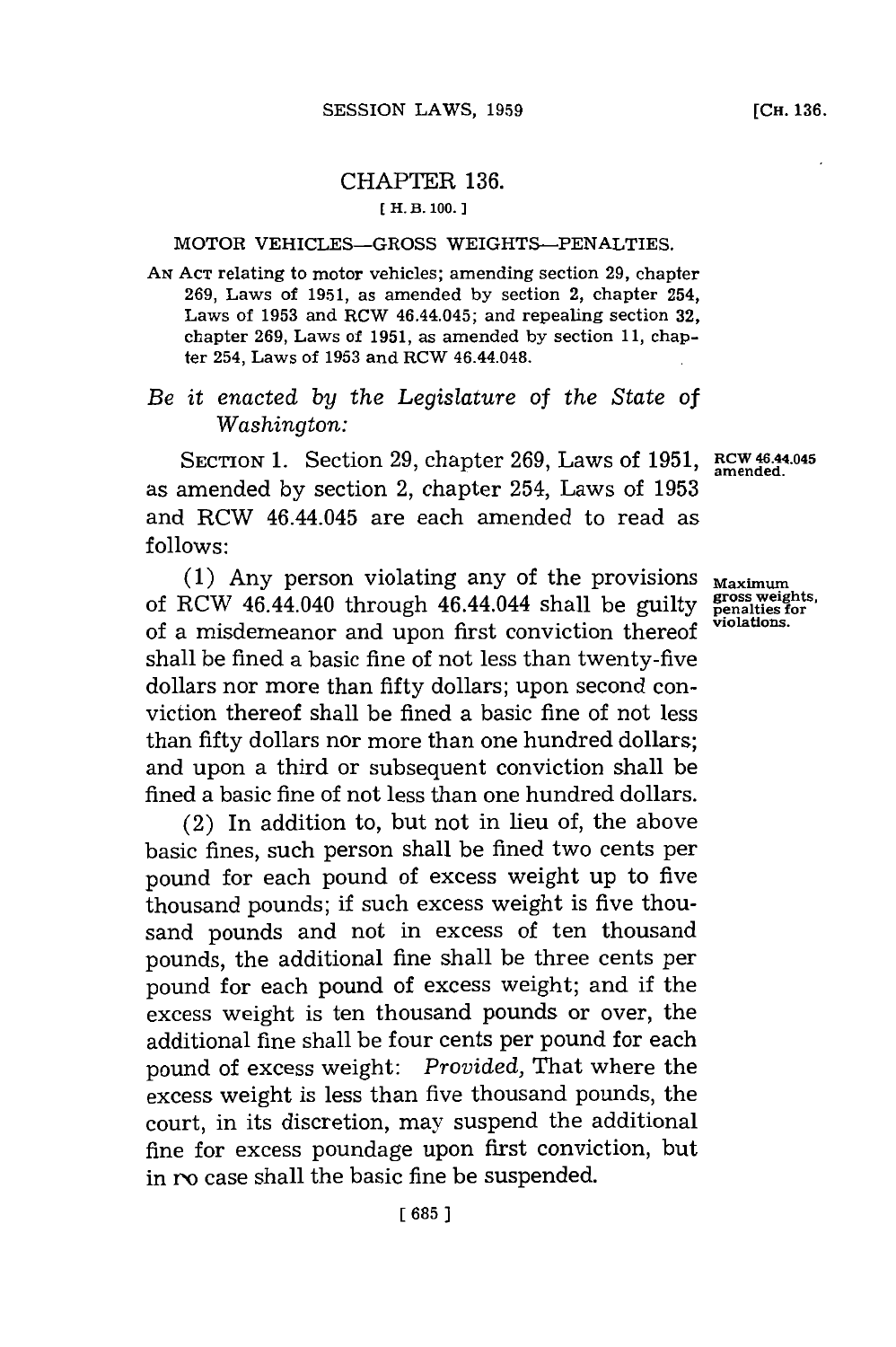**CH. 136.]**

**Maximum gross weights -Penalties for violations.**

**(3)** The court may suspend the certificate of license registration of the vehicle or combination of vehicles upon the second conviction for a period of not to exceed thirty days and the court shall suspend the certificate of license registration of the vehicle or combination of vehicles upon a third or subsequent conviction for a period of not less than thirty days. For the purpose of this section bail forfeiture shall be given the same effect as a conviction. For the purpose of suspension of license registration conviction or bail forfeiture shall be on the same vehicle or combination of vehicles during any twelve month period regardless of ownership.

(4) Any person convicted of violating any posted limitations of a highway or section of highway shall be fined not less than one hundred dollars and the court shall in addition thereto suspend the operator's driver's license for not less than thirty days. Whenever the operator's driver's license and/or the certificate of license registration are suspended under the provisions of this section the judge shall secure such certificates and immediately forward the same to the director of licenses with information concerning the suspension thereof.

**(5)** Any other provision of law to the contrary notwithstanding, justice courts having venue shall have concurrent jurisdiction with the superior courts for the imposition of any penalties authorized under this section.

**(6)** For the purpose of determining additional fines as provided **by** subsection (2) of this amendatory act of **1959,** "excess weight" shall mean the poundage in excess of the maximum gross weight prescribed **by** RCW 46.44.040 through 46.44.044 plus the weights allowed **by** RCW 46.44.046, 46.44.047, and 46.44.095.

**(7)** The basic fine provided in subsection **(1)** shall be distributed as prescribed in RCW **46.68.050.**